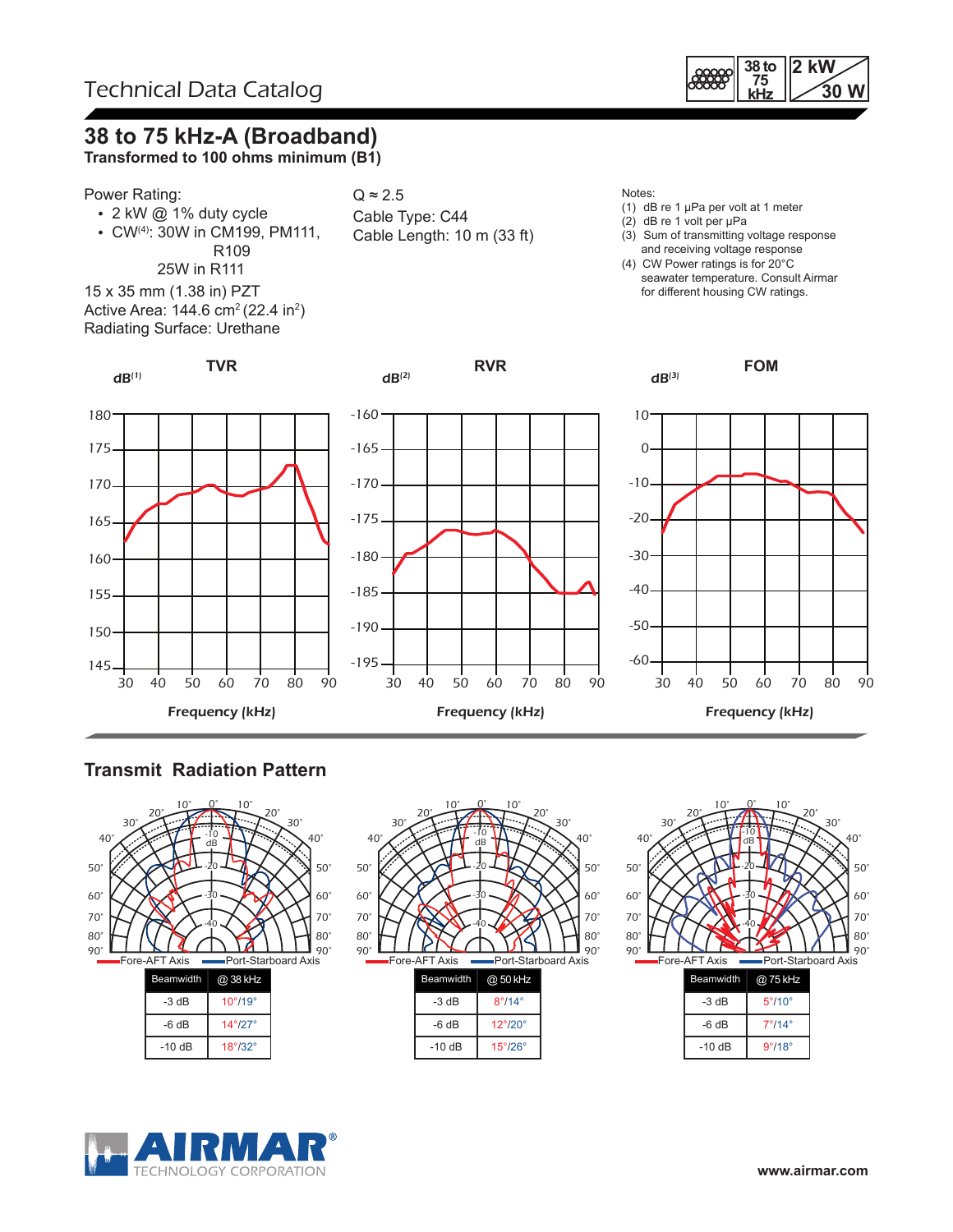## **38 to 75 kHz-A (Broadband)**

Note: Impedance data includes cable

#### **Balanced Impedance Table (Nominal Value) in 20°C Water**

| Test<br>Frequency<br>(kHz) | Impedance<br>Magnitude<br>$(\Omega)$ | Phase<br>Angle<br>(°) | <b>Series</b><br><b>Resistance</b><br>$(\Omega)$ | <b>Series</b><br>Reactance<br>$(\Omega)$ | <b>Parallel</b><br>Conductance<br>(mS) | <b>Parallel</b><br><b>Susceptance</b><br>(mS) | <b>Parallel</b><br><b>Resistance</b><br>$(\Omega)$ | <b>Parallel</b><br>Capacitance<br>(pF) |
|----------------------------|--------------------------------------|-----------------------|--------------------------------------------------|------------------------------------------|----------------------------------------|-----------------------------------------------|----------------------------------------------------|----------------------------------------|
| 30.00                      | 73.63                                | 79.09                 | 13.94                                            | 72.30                                    | 2.57                                   | $-13.34$                                      | 388.89                                             | -70751.87                              |
| 32.00                      | 83.84                                | 71.66                 | 26.38                                            | 79.59                                    | 3.75                                   | $-11.32$                                      | 266.51                                             | -56308.40                              |
| 33.00                      | 86.52                                | 66.26                 | 34.83                                            | 79.20                                    | 4.65                                   | $-10.58$                                      | 214.93                                             | -51027.89                              |
| 34.00                      | 87.92                                | 64.05                 | 38.48                                            | 79.06                                    | 4.98                                   | $-10.23$                                      | 200.91                                             | -47870.63                              |
| 35.00                      | 87.72                                | 60.49                 | 43.21                                            | 76.34                                    | 5.62                                   | $-9.92$                                       | 178.09                                             | -45112.33                              |
| 37.00                      | 91.45                                | 56.84                 | 50.02                                            | 76.56                                    | 5.98                                   | $-9.15$                                       | 167.20                                             | -39379.39                              |
| 38.00                      | 93.70                                | 56.32                 | 51.96                                            | 77.97                                    | 5.92                                   | $-8.88$                                       | 168.96                                             | -37195.20                              |
| 39.00                      | 95.09                                | 55.19                 | 54.27                                            | 78.07                                    | 6.00                                   | $-8.64$                                       | 166.59                                             | -35239.96                              |
| 40.00                      | 100.06                               | 55.99                 | 55.97                                            | 82.95                                    | 5.59                                   | $-8.28$                                       | 178.90                                             | -32961.94                              |
| 42.00                      | 111.74                               | 52.29                 | 68.34                                            | 88.40                                    | 5.47                                   | $-7.08$                                       | 182.69                                             | -26829.75                              |
| 43.00                      | 115.80                               | 48.05                 | 77.41                                            | 86.13                                    | 5.77                                   | $-6.42$                                       | 173.24                                             | $-23771.53$                            |
| 44.00                      | 120.86                               | 45.22                 | 85.13                                            | 85.78                                    | 5.83                                   | $-5.87$                                       | 171.57                                             | $-21244.19$                            |
| 45.00                      | 121.59                               | 40.54                 | 92.40                                            | 79.04                                    | 6.25                                   | $-5.35$                                       | 160.01                                             | $-18906.98$                            |
| 47.00                      | 125.64                               | 34.58                 | 103.45                                           | 71.30                                    | 6.55                                   | $-4.52$                                       | 152.59                                             | -15295.70                              |
| 48.00                      | 127.75                               | 32.83                 | 107.34                                           | 69.26                                    | 6.58                                   | $-4.24$                                       | 152.03                                             | $-14071.62$                            |
| 49.00                      | 126.59                               | 29.64                 | 110.03                                           | 62.60                                    | 6.87                                   | $-3.91$                                       | 145.65                                             | $-12689.05$                            |
| 50.00                      | 129.39                               | 27.71                 | 114.55                                           | 60.18                                    | 6.84                                   | $-3.59$                                       | 146.16                                             | $-11440.62$                            |
| 52.00                      | 125.13                               | 22.81                 | 115.35                                           | 48.51                                    | 7.37                                   | $-3.10$                                       | 135.75                                             | $-9481.56$                             |
| 53.00                      | 121.69                               | 20.84                 | 113.74                                           | 43.29                                    | 7.68                                   | $-2.92$                                       | 130.21                                             | -8777.16                               |
| 54.00                      | 120.95                               | 21.36                 | 112.64                                           | 44.05                                    | 7.70                                   | $-3.01$                                       | 129.87                                             | -8875.86                               |
| 55.00                      | 119.93                               | 21.17                 | 111.84                                           | 43.30                                    | 7.78                                   | $-3.01$                                       | 128.61                                             | $-8711.94$                             |
| 57.00                      | 131.50                               | 21.90                 | 122.01                                           | 49.04                                    | 7.06                                   | $-2.84$                                       | 141.72                                             | $-7919.07$                             |
| 58.00                      | 140.42                               | 20.79                 | 131.28                                           | 49.84                                    | 6.66                                   | $-2.53$                                       | 150.20                                             | -6935.86                               |
| 59.00                      | 147.88                               | 17.71                 | 140.87                                           | 44.98                                    | 6.44                                   | $-2.06$                                       | 155.23                                             | $-5548.44$                             |
| 60.00                      | 156.98                               | 14.36                 | 152.07                                           | 38.94                                    | 6.17                                   | $-1.58$                                       | 162.04                                             | -4191.94                               |
| 62.00                      | 168.17                               | 4.78                  | 167.59                                           | 14.03                                    | 5.93                                   | $-0.50$                                       | 168.76                                             | $-1273.03$                             |
| 63.00                      | 168.00                               | $-1.26$               | 167.96                                           | $-3.69$                                  | 5.95                                   | 0.13                                          | 168.04                                             | 330.64                                 |
| 64.00                      | 166.64                               | $-6.26$               | 165.65                                           | $-18.18$                                 | 5.97                                   | 0.65                                          | 167.64                                             | 1627.73                                |
| 65.00                      | 163.04                               | $-11.77$              | 159.61                                           | $-33.26$                                 | 6.00                                   | 1.25                                          | 166.55                                             | 3063.86                                |
| 67.00                      | 153.01                               | $-21.93$              | 141.93                                           | $-57.16$                                 | 6.06                                   | 2.44                                          | 164.95                                             | 5799.39                                |
| 68.00                      | 145.19                               | $-26.24$              | 130.23                                           | $-64.21$                                 | 6.18                                   | 3.05                                          | 161.88                                             | 7128.34                                |
| 69.00                      | 135.53                               | $-30.73$              | 116.50                                           | $-69.25$                                 | 6.34                                   | 3.77                                          | 157.66                                             | 8696.56                                |
| 70.00                      | 125.37                               | $-34.40$              | 103.44                                           | $-70.83$                                 | 6.58                                   | 4.51                                          | 151.95                                             | 10246.24                               |
| 72.00                      | 104.21                               | $-39.11$              | 80.87                                            | $-65.73$                                 | 7.45                                   | 6.05                                          | 134.30                                             | 13379.47                               |
| 73.00                      | 94.65                                | $-40.41$              | 72.07                                            | $-61.36$                                 | 8.04                                   | 6.85                                          | 124.32                                             | 14932.33                               |
| 74.00                      | 85.81                                | $-40.46$              | 65.29                                            | $-55.68$                                 | 8.87                                   | 7.56                                          | 112.77                                             | 16263.93                               |
| 75.00                      | 77.42                                | $-39.96$              | 59.34                                            | $-49.72$                                 | 9.90                                   | 8.30                                          | 101.00                                             | 17602.69                               |
| 77.00                      | 62.05                                | $-35.05$              | 50.80                                            | $-35.64$                                 | 13.19                                  | 9.26                                          | 75.80                                              | 19130.99                               |
| 78.00                      | 56.05                                | $-29.11$              | 48.97                                            | $-27.27$                                 | 15.59                                  | 8.68                                          | 64.15                                              | 17709.11                               |
| 79.00                      | 52.08                                | $-20.92$              | 48.64                                            | $-18.59$                                 | 17.94                                  | 6.86                                          | 55.75                                              | 13812.91                               |
| 80.00                      | 51.11                                | $-10.83$              | 50.20                                            | $-9.60$                                  | 19.22                                  | 3.68                                          | 52.03                                              | 7312.83                                |



D-18792-rev6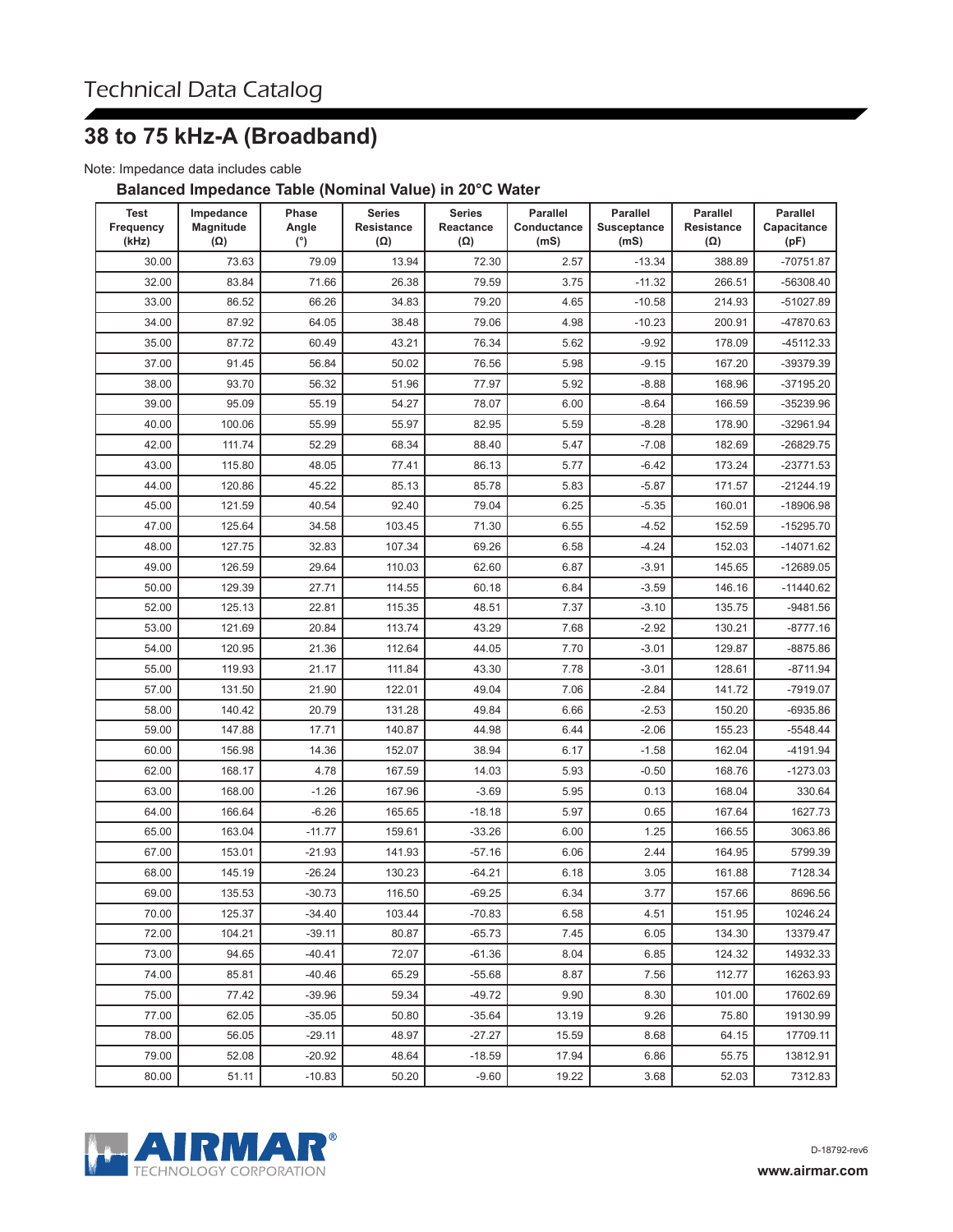

### **150 to 250 kHz-A (Broadband)**

**Transformed to 100 ohms minimum (B1)**



### **Transmit Radiation Pattern**



| $-3 dB$ | $24^\circ$ |  |
|---------|------------|--|
| $-6 dB$ | $32^\circ$ |  |
| $-10dB$ | $39^\circ$ |  |



| <b>Beamwidth</b> | @ 200 kHz    |
|------------------|--------------|
| -3 dB            | $30^{\circ}$ |
| -6 dB            | $38^\circ$   |
| $-10dB$          | $44^{\circ}$ |



| Beamwidth | @ 235 kHz    |
|-----------|--------------|
| -3 dB     | $26^{\circ}$ |
| -6 dB     | $33^\circ$   |
| $-10dB$   | $43^\circ$   |